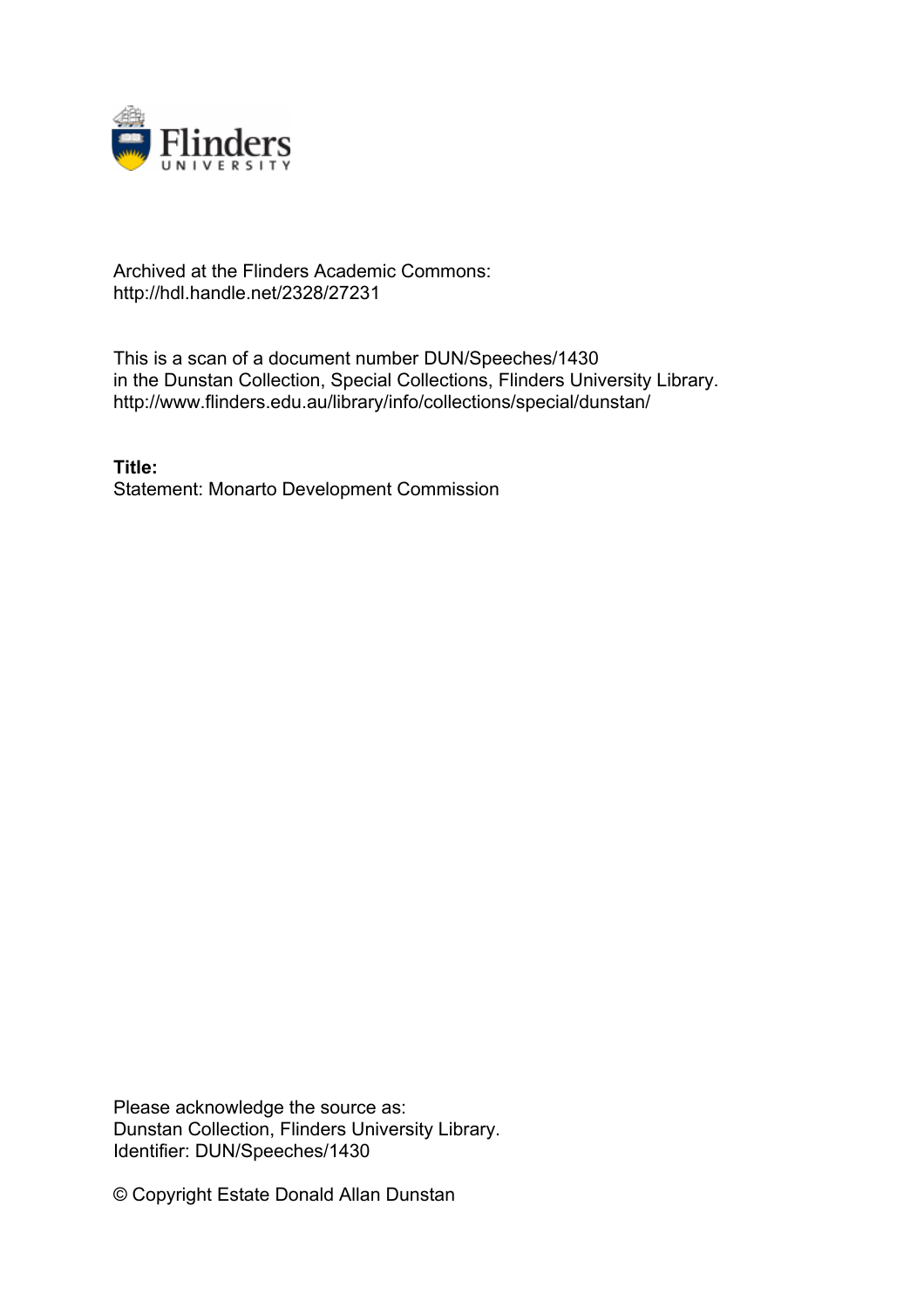

**RENT from the Premier** 

Date 7.1.74 **Embargo**  **State Administration Centre, Victoria Square, Adelaide, South Australia 5001 228 4811** 

1430

 $236$ 

## MONARTO DEVELOPMENT COMMISSION.

Creation of the new city of Monarto advanced a stage further today with the establishment of the Monarto Development Commission, the key body in setting up the city, the Premier, Mr Dunstan, announced. Executive Council brought the necessary legislation into force and appointed the three members of the Commission.

They ares

 $\prime$ 

Mr Ray Taylor, Chairman, who is returning from his post of South Australia's Agent General in London to take up this new job.

Mr Newell Platten; prominent Adelaide architect now Chief Architect with the S.A. Housing Trust.

Mr John H. Mant, Commonwealth Government representative and a senior officer of the Department of Urban and Regional Development.

(Brief biographies attached)

At the same time, the Premier, announced the appointment of the eight senior officials who will be responsible for the administration of special facets of the City's design, construction and development. They are;

Director, Town Planning Division -

A.W.J. HUTCHINGS, M.R.A.P.I., A.M.A.I.C., Diploma in Town Planning (SAIT); presently Principal Planning Officer, South Australian State Planning Office, Adelaide.

## Director, Architectural Division -

H. DEN-OUDEN, Diploma in Architecture (The Hague, Netherlands); presently Senior Architect, National Capital Development Commission, Canberra.

## Director, Engineering Division -

I.J. LEES, B.Sc. (Civil Engineering), F.S.A.I.T., M.I.C.E., M.I.E. (Aust.), A.F.A.I.M.; presently Management Services Engineer, South Australian Highways Department, Adelaide.

 $\, . \, / 2$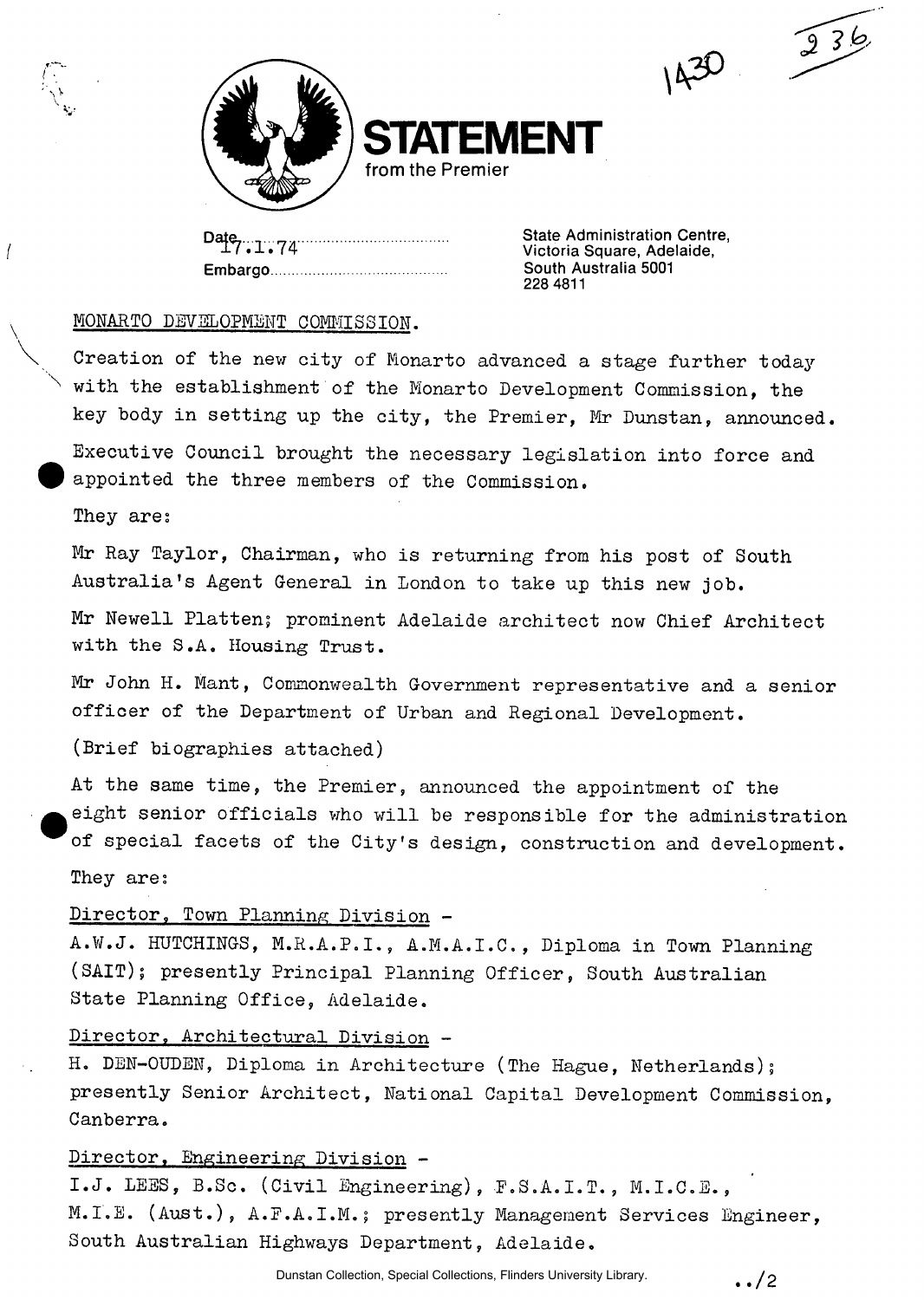$2.$ 

Director, Sociological and Community Relations Division - A. V. SURMON, B.A. (Sociology - Anthropology, Social Geography), M.A. (Social Geography), M.A. (Applied Planning); presently senior Sociologist, Melbourne and Metropolitan Board of Works, Melbourne.

Director, Land, Development and Environment Division - J.R. FORMBY, B.Ec., Dip. Management Studies (U.K.); presently Chief Environmental Analyst, Sydney Area Transportation Study, Sydney.

Director, Industries. Commercial Development and Transport - B.J. GREAR, B. Technology, University of Adelaide, Diploma Business Administration, S.A. Institute of Technology; presently Administrative Services Manager, S.A. Institute of Technology.

Director, Management Services Division -

J.S. ABRAHAM, A.A.S.A., M.R.I.A.; presently Auditor, Auditor-General' Department, Adelaide.

Director. Promotions and Public Relations Division - I.E. DRYSDA1E, E.A.I.; presently Marketing and Public Relations Consultant, Adelaide.

They will be responsible to the Commission's General Manager, Mr Tony Richardson.

Mr Dunstan said the Commission would continue the initial planning work of the Steering Committee for Monarto.

"Planning of the uniquely Australian city that will be Monarto is now reaching a most exciting stage", Mr Dunstan said. "The basic ground work has been done".

"Detailed computer studies are being undertaken by consultants P.G. PakPoy and Associates and the designers of Monarto, Boris Kazanski and Associates will arrive shortly to prepare the first concept plans."

"This will be followed by close public involvement and debate on the proposals to ensure that Monarto becomes both a beautiful city and a people's city".